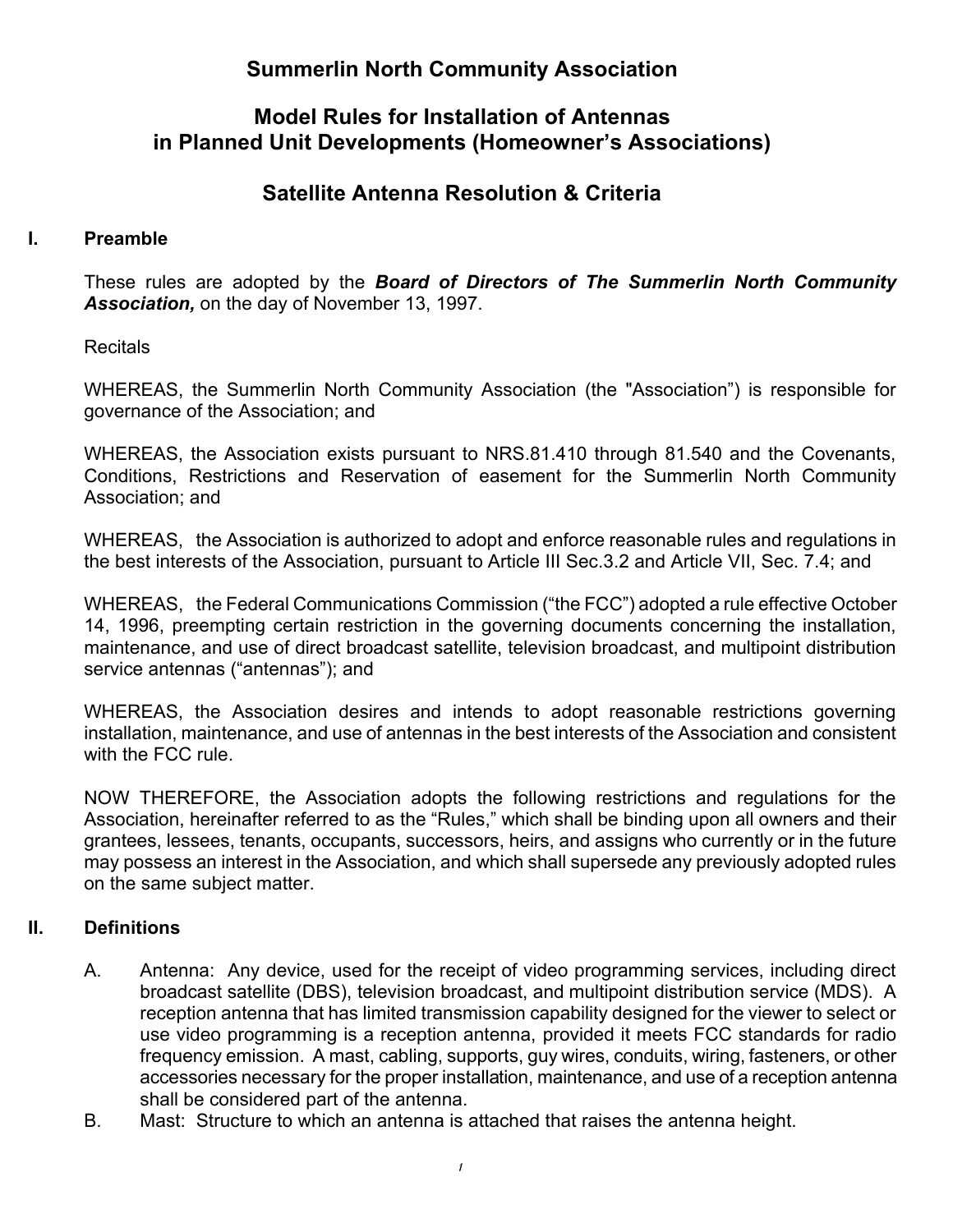- C. Transmission only antenna: Any antenna used solely to transmit radio, television, cellular or other signals.
- D. Owner: Any homeowner in the Association. For the purpose of this rule only, "owner" includes a tenant who has the written permission of the homeowner/landlord to install antennas.
- E. Telecommunications signals: Signals received by DBS, television broadcast, and MDS antennas.

## **III. Installation Rules**

## **A. Antenna Size and Type**

- 1. DBS antennas that are one meter or less in diameter may be installed. Antennas designed to receive satellite signals which are larger than one meter are prohibited.
- 2. MDS antennas one meter or less in diameter may be installed. MDS antennas larger than one meter are prohibited.
- 3. Antennas designed to receive television broadcast signals, regardless of size, may be installed.
- 4. Installation of transmission-only antennas are prohibited without the approval of the Design Review Committee.
- 5. **All antennas not covered by the FCC rule are prohibited without the approval of the Design Review Committee.**

## **B. Location**

- 1. Antennas must be installed solely on individually-owned property as designated on the recorded deed.
- 2. **If acceptable quality signals can be received by placing antennas inside a unit without unreasonable delay or unreasonable cost increase, then outdoor installation is prohibited.**
- 3. Antennas must not encroach upon any common areas or any other owner's property.
- 4. Antennas shall be located in a place shielded from view from other units to the maximum extent possible; provided, however, that nothing in this rule would require installation in an exclusive use area where an acceptable quality signal cannot be received. This section does not permit installation on common property, even if an acceptable quality signal cannot be received from an individually-owned lot.

## **C. Installation**

- 1. Antennas shall be no larger nor installed higher than is absolutely necessary for reception of an acceptable quality signal.
- 2. All installations shall be completed so they do not damage the common areas of the Association or the lot of any other resident, or void any warranties of the Association or other owners, or in any way impair the integrity of the buildings on common areas or lots.
- 3. Owners are responsible for all costs associated with the antenna, including but not limited to costs to:
	- a. Place or replace, repair, maintain, and move or remove antennas;
	- b. Repair damages to the common property, other lots, and any other property damaged by antenna installation, maintenance or use;
	- c. Pay medical expenses incurred by persons injured by antenna maintenance, or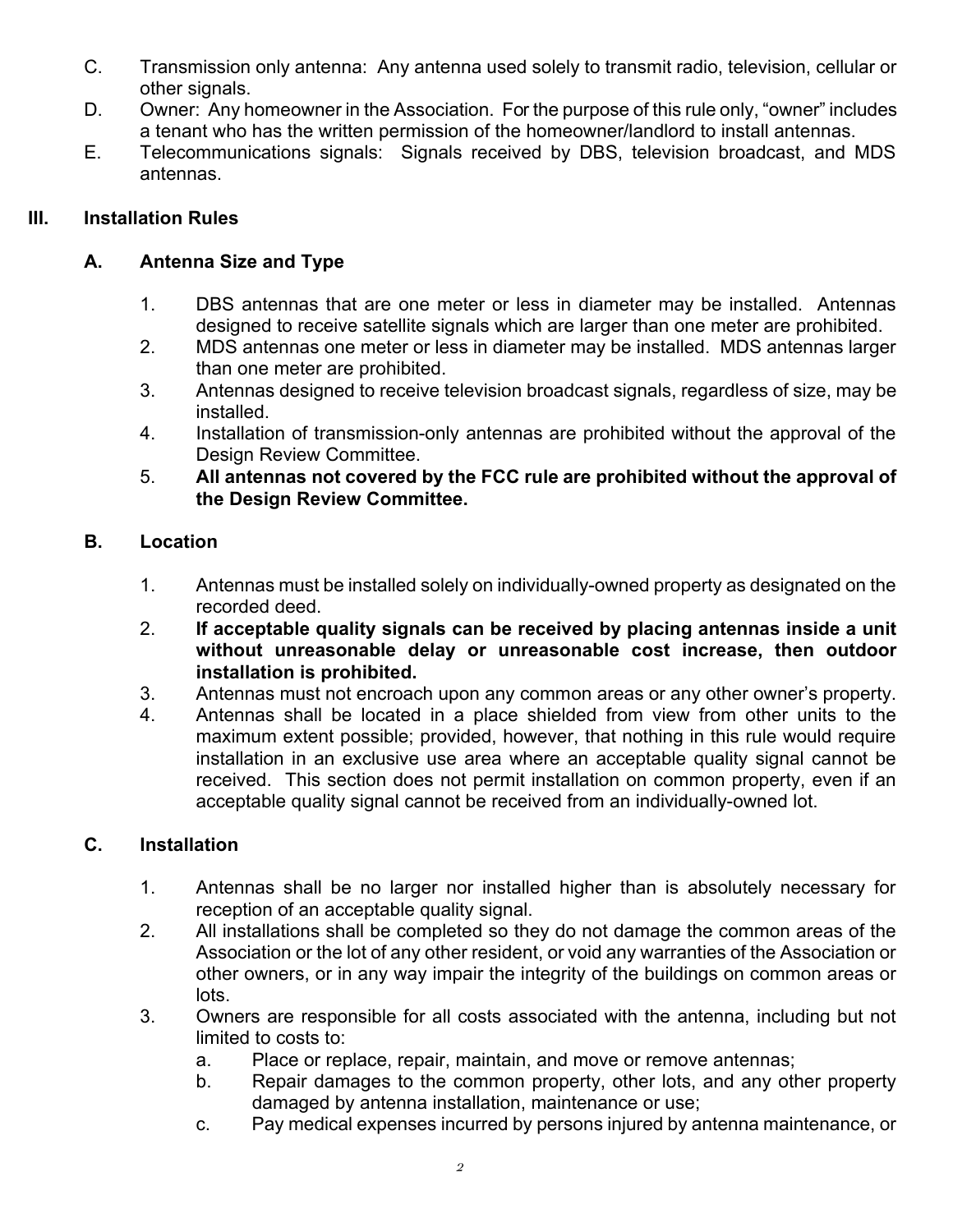use;

- d. Reimburse residents or the Association for damages caused by antenna installation, maintenance, or use.
- 4. Antennas must be secured so that they do not jeopardize the soundness or safety of any other owners' structure or the safety of any person at or near antennas, including damage from wind velocity based upon a unique location.

## **D. Maintenance**

- 1. Owners shall not permit their antennas to fall into disrepair or to become safety hazards.
- 2. Owners shall be responsible for antenna maintenance and repair.
- 3. Owners shall be responsible for repainting or replacement if the exterior surface of antennas deteriorates.

## **E. Safety**

- 1. Antennas shall be installed and secured in a manner that complies with all applicable city and state laws and regulations, and manufacturer's instructions. The owner, prior to installation, shall provide the Association with a copy of any applicable governmental permit.
- 2. Unless the above-cited laws and regulations require a greater separation, antennas shall not be placed within 25 feet of power lines (above-ground or buried) and in no event shall antennas be placed where they may come into contact with electrical power lines. This purpose of this requirement is to prevent injury or damage resulting from contact with power lines.
- 3. All installations must comply with all applicable codes.
- 4. In order to prevent electrical and fire damage, antennas shall be permanently and effectively grounded.
- 5. Antennas are required to withstand winds of 60 mph.

## **IV. Antenna Camouflaging**

- A. Antennas or masts may not extend beyond a railing or fence unless no acceptable quality signal may be received from this location.
- B. Antennas situated on the ground and visible from the street or from other lots must be camouflaged by existing landscaping or fencing, if an acceptable quality signal may be received from such placement. If no such existing landscaping or screening exists, the Association may require antennas to be screened by new landscaping or screening of reasonable cost.
- C. Antennas, masts, and any visible wiring must be painted to match the color of the structure which it is installed.
- D. Antennas may not obstruct a driver's view of an intersection or street.

## **V. Number of Antennas**

No more than one antenna of each provider may be installed by an owner.

## **VI. Mast Installation**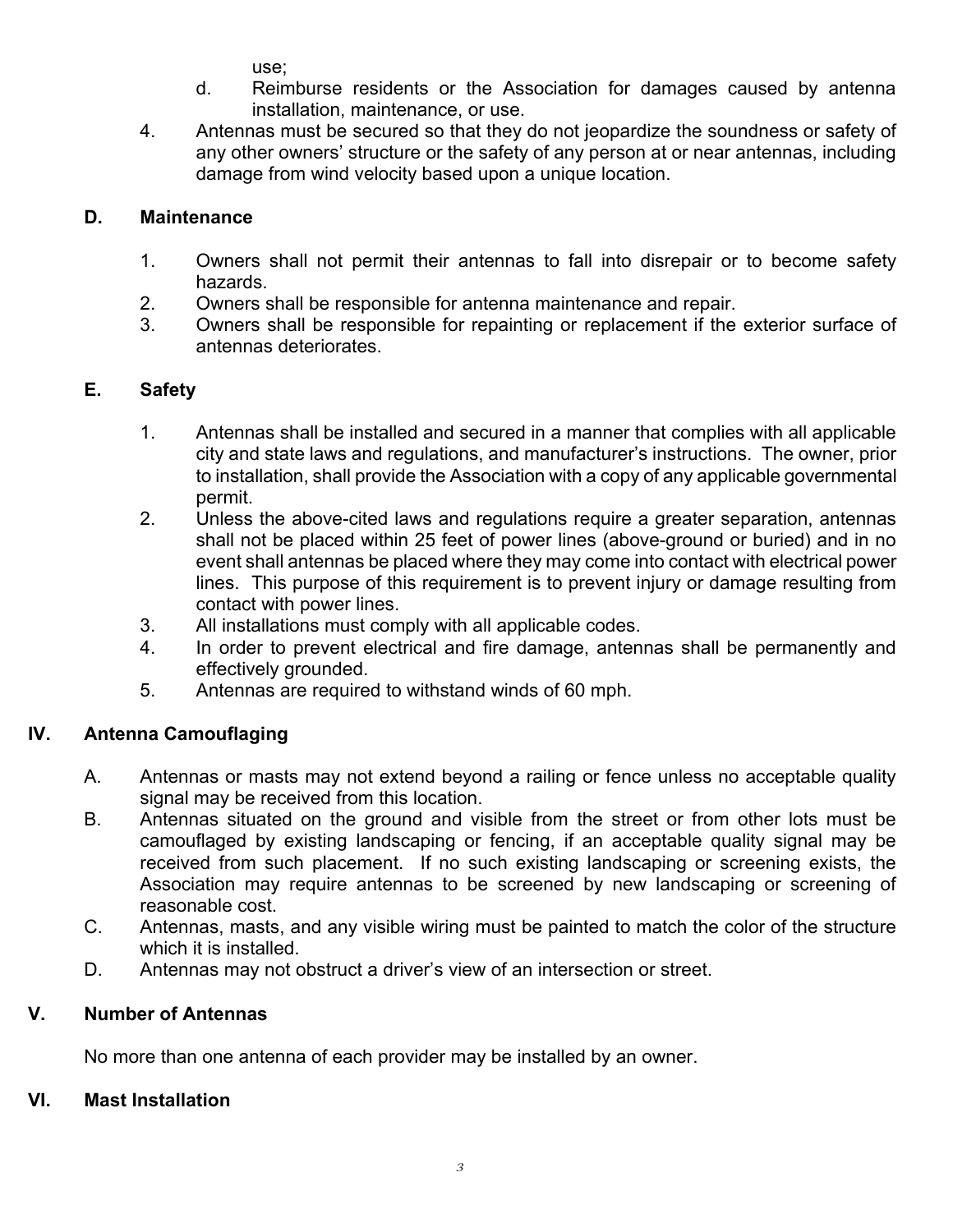- A. Mast height may be no higher than absolutely necessary to receive acceptable quality signals.
- B. Masts extending 12 feet or less beyond the roofline may be installed, subject to the regular notification process. Masts extending more than 12 feet above the roofline must be preapproved due to safety concerns posed by wind loads and the risk of falling antennas and masts. Applications for a mast higher than 12 feet must include a detailed description of the structure and anchorage of the antenna and the mast, as well as an explanation of the need for a mast higher than 12 feet. If this installation will pose a safety hazard to Association residents and personnel, then the Association may prohibit such installation. The notice of rejection shall specify these safety risks.
- C. Mast must be installed by licensed and insured contractors.
- D. Masts must be painted the appropriate color to match the surroundings.
- E. Masts installed on a roof shall not be installed nearer to the lot line than the total height of the mast and antenna structure
- F. Masts shall not be installed nearer to electric power lines than the total height of the mast and antenna structure above the roof. The purpose of this regulation is to avoid damage to electric power lines if the mast should fall in a storm.
- G. Masts shall not encroach upon another owner's lot or common property.
- H. Masts installed on the ground must sustain a minimum of 60 mph winds.

#### **VII. Notification Process**

- A. Any owner desiring to install an antenna must complete a notification form and submit to Design Review Committee c/o the Association office. If the installation is routine, conforming to all of the above restrictions, the installation may begin immediately.
- B. If the installation is other than routine for any reason, the owner and the Design Review Committee must establish a mutually convenient time to meet to discuss installation methods.

## **VIII. Installation by Tenants**

These rules shall apply in all respects to tenants. Tenants desiring to install antennas shall obtain prior written permission of the unit owner. A copy of this permission must be furnished with the notification statement.

#### **IX. Enforcement**

- A. If these rules are violated, the Association may bring action for declaratory relief with the FCC or any court of competent jurisdiction after notice and an opportunity to be heard. If the court or FCC determines that the Association rule is enforceable, a fine of \$100 shall be imposed by the Association for each violation. If the violation is not corrected within a reasonable length of time, additional fines of \$10 per day will be imposed for each day that the violation continues. To the extent permitted by law, the Association shall be entitled to reasonable attorney fees, costs, and expenses incurred in the enforcement of this policy.
- B. If antenna installation poses a serious, immediate safety hazard, the Association may seek injunctive relief to prohibit the installation or seek removal of the installation.

#### **X. Severability**

If any provision is ruled invalid, the remainder of these rules shall remain in full force and effect.